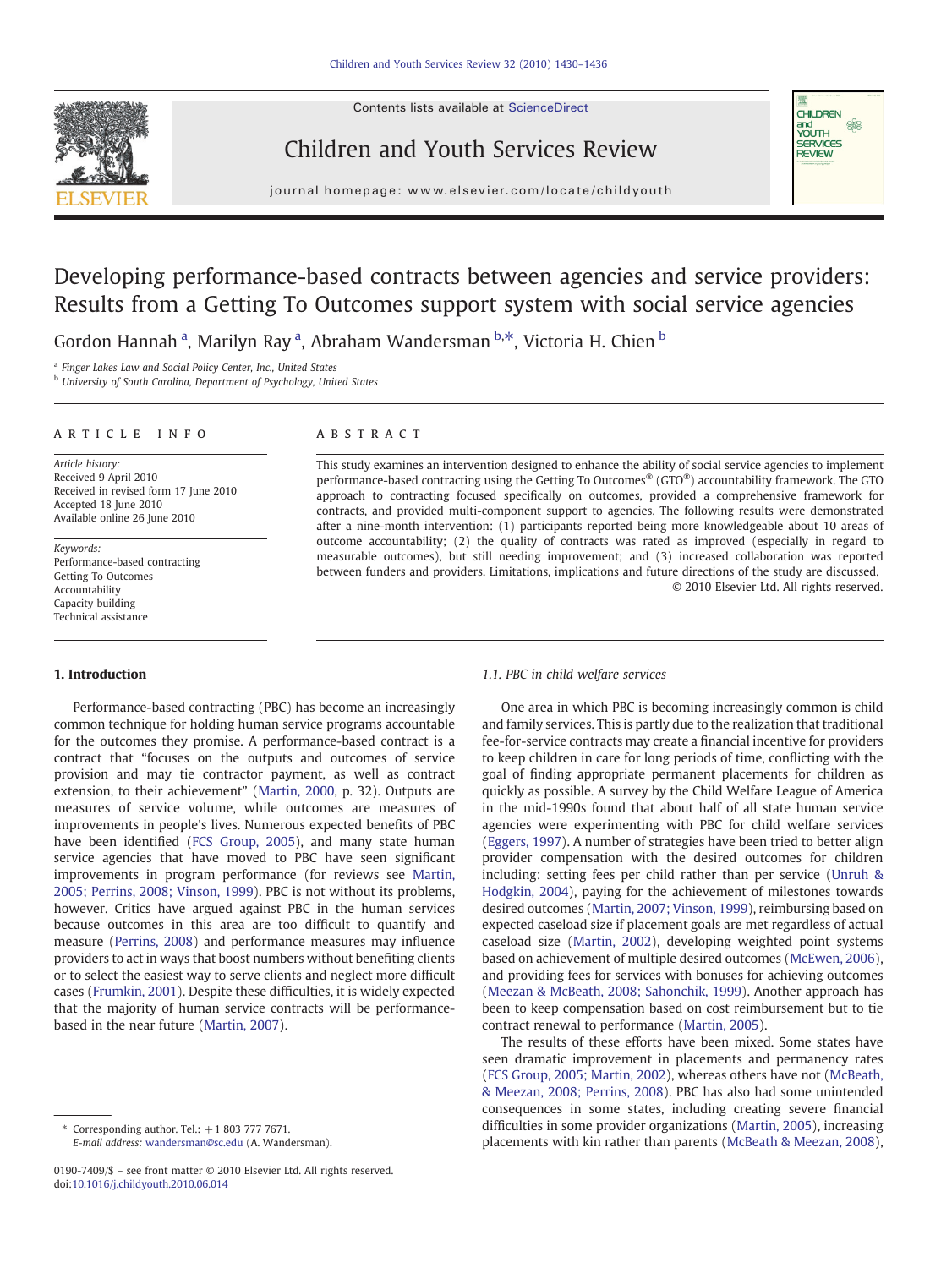and suppressing the provision of service ([McBeath & Meezan, 2008](#page-6-0)). Such problems have led a number of states to revisit their initial implementation of PBC and to create more nuanced compensation schemes in an attempt to avoid these problems [\(Martin, 2007;](#page-6-0) [McEwen, 2006](#page-6-0)). These mixed results suggest that PBC has the potential, if done well, to improve outcomes in child and family services. They also suggest that simply tying provider compensation to some performance measure is not sufficient to reach desired outcomes and raises the question of what can be done to support effective PBC.

Following the lead of Florida and Maine, New York State passed legislation (Chapter 57 of the Laws of NYS 2007) that required social service agencies to include performance or outcome-based provisions for preventive services whether purchased or provided directly. In New York, preventive services are services designed to prevent foster care placement or replacement as well as to expedite discharge of children in the foster care system. In January 2007, the New York Office of Child and Family Services (OCFS) began planning how to support effective PBC in county Departments of Social Services (DSS) as required by the new law. OCFS chose to initially advocate for an approach with minimal financial risk to providers in which outcomes would not be tied to provider compensation but potentially could impact contract continuation. OCFS reviewed a number of outcome models to use as a framework for providing training and technical assistance to counties and eventually selected the Getting To Outcomes  $(GTO)^1$  results-based accountability framework [\(Chinman, Imm, & Wandersman, 2004; Wandersman, Imm,](#page-6-0) [Chinman, & Kaftarian, 2000](#page-6-0)) for this effort.

# 1.2. Getting to Outcomes (GTO): a results-based accountability framework

GTO is a method for planning, implementing, and evaluating programs in order to reach desired outcomes. GTO provides a framework of 10 accountability questions which, when answered, help programs achieve results and demonstrate accountability to funders (see [Table 1](#page-5-0)). Interventions involving GTO tools, training, and technical assistance have been found to build individual capacity to plan, implement, and evaluate programs, and to improve program performance [\(Chinman et al., 2008](#page-6-0)). OCFS chose GTO because of its userfriendly language, applicability across programmatic areas, and applicability to different system levels. GTO was first customized for use with PBC in the State of Missouri where it was used for developing contracts with local Departments of Public Health and Senior Services. OCFS engaged GTO experts to provide training, tools, materials, and technical assistance to selected counties. It is important to state that the 10 key steps of GTO (needs and resources, goals and desired outcomes, best practices, fit, capacity, plan, implementation/process evaluation, outcome evaluation, continuous quality improvement, and sustainability) are derived from key literatures related to planning, implementation, and/or evaluation; therefore, they have general relevance to practitioners and policy regardless of theoretical or practice perspective. The GTO approach to contracting (GTO contracting) has the following three key characteristics: 1) a specific focus on outcomes, 2) comprehensiveness, and 3) multi-component support.

# 1.2.1. Key characteristic #1: specific focus on outcomes

GTO contracting is specifically focused on outcomes (rather than outputs). Some have used the term outcome-based contracting to describe this type of approach to distinguish it from performancebased contracting, which may focus on either outputs or outcomes, or both ([Honore, Simoes, Moonesinghe, Harold, & Renner, 2004\)](#page-6-0). [Martin](#page-6-0) [\(2007\)](#page-6-0) has applied a systems framework to human service contracting and pointed out how accountability has shifted over time from focusing on inputs and processes (design specifications), to focusing on processes and outputs, to now focusing on outputs, quality, and outcomes (performance specifications) [\(Martin, 2007\)](#page-6-0). GTO contracting represents a culmination of this trend with the primary focus on the final component in the systems framework: outcomes. Although short contract timeframes and other practical difficulties may significantly limit how outcome data are collected and used, and require the use of proxy output data, a focus on outcomes is maintained throughout the contracting and monitoring process.

# 1.2.2. Key characteristic #2: comprehensiveness

A second quality of GTO contracting is comprehensiveness. [Martin](#page-6-0) [\(2007\)](#page-6-0) noted that most of the states' approaches to PBC have been atheoretical and have lacked an overarching framework, although many specific "best practices" or "lessons learned" appear in the literature. For example, it is recommended that performance-based contracts include a description of the problem that needs to be solved (Offi[ce of Federal Procurement Policy., 2004\)](#page-6-0), answers to the questions what, when, where, how many, and how well work is performed (Offi[ce of Federal Procurement Policy., 1998](#page-6-0)), and a plan for monitoring the contract [\(Behn & Kant, 1999; Eggers, 1997](#page-6-0)). The importance of being prepared to make changes to programs and contracts based on the results of ongoing evaluation has also been highlighted ([Behn & Kant, 1999; Frumkin, 2001; Perrins, 2008](#page-6-0)). Process evaluation in other approaches to PBC typically is limited to output reporting and resulting contracts usually do not include plans for quality assurance and quality improvement. The GTO model makes quality improvement a priority and specifically addresses it in contracts through Steps 7–9 (implementation and process evaluation, outcome evaluation, and continuous quality improvement).

Although outcomes are the bottom line in GTO contracting, the GTO framework recognizes the importance of all the other elements (other 9 steps) in reaching and sustaining those outcomes. The United Way attempted to move its grantees to be more outcome-based by having grantees specify outcomes in grants but found this was insufficient for moving grantees towards actually achieving these outcomes. Many human service providers lack the background for creating quality plans to reach outcomes. Part of the rationale behind PBC is to encourage innovation among providers by reducing regulations and requirements around process or program design, while maintaining accountability through increased monitoring of outcomes ([Frumkin, 2001\)](#page-6-0). The GTO approach to contracting maintains this objective by not dictating program design. Rather, it builds the capacity of providers to create high quality program designs by specifying a general structure that ensures that the key elements of a quality plan are present. This approach also builds the capacity of contract managers to identify program plans less likely to meet intended outcomes, which is particularly important when reviewing the contracts of programs that have not met performance standards.

# 1.2.3. Key characteristic #3: multi-component support system

Finally, the third quality of GTO contracting is that it is implemented with a multi-component support system. Disseminating a contract framework (no matter how well designed or incentivized) is not sufficient for getting funders and providers who are accustomed to fee-for-service, activity-based contracts to implement contracts likely to reach desired outcomes. A support system of tools, training, technical assistance, and quality assurance and quality improvement is also needed [\(Wandersman, 2009\)](#page-6-0). This system must be responsive to the needs and capacities of the entities implementing PBC and adjust provided support accordingly.

#### 1.3. Need for improved contracting practices

County human service contracts in New York typically have two sections: a legal boilerplate written by county attorneys that is the

 $1$  The trademark for "GTO" and "Getting To Outcomes" is jointly owned by the University of South Carolina and RAND Corporation.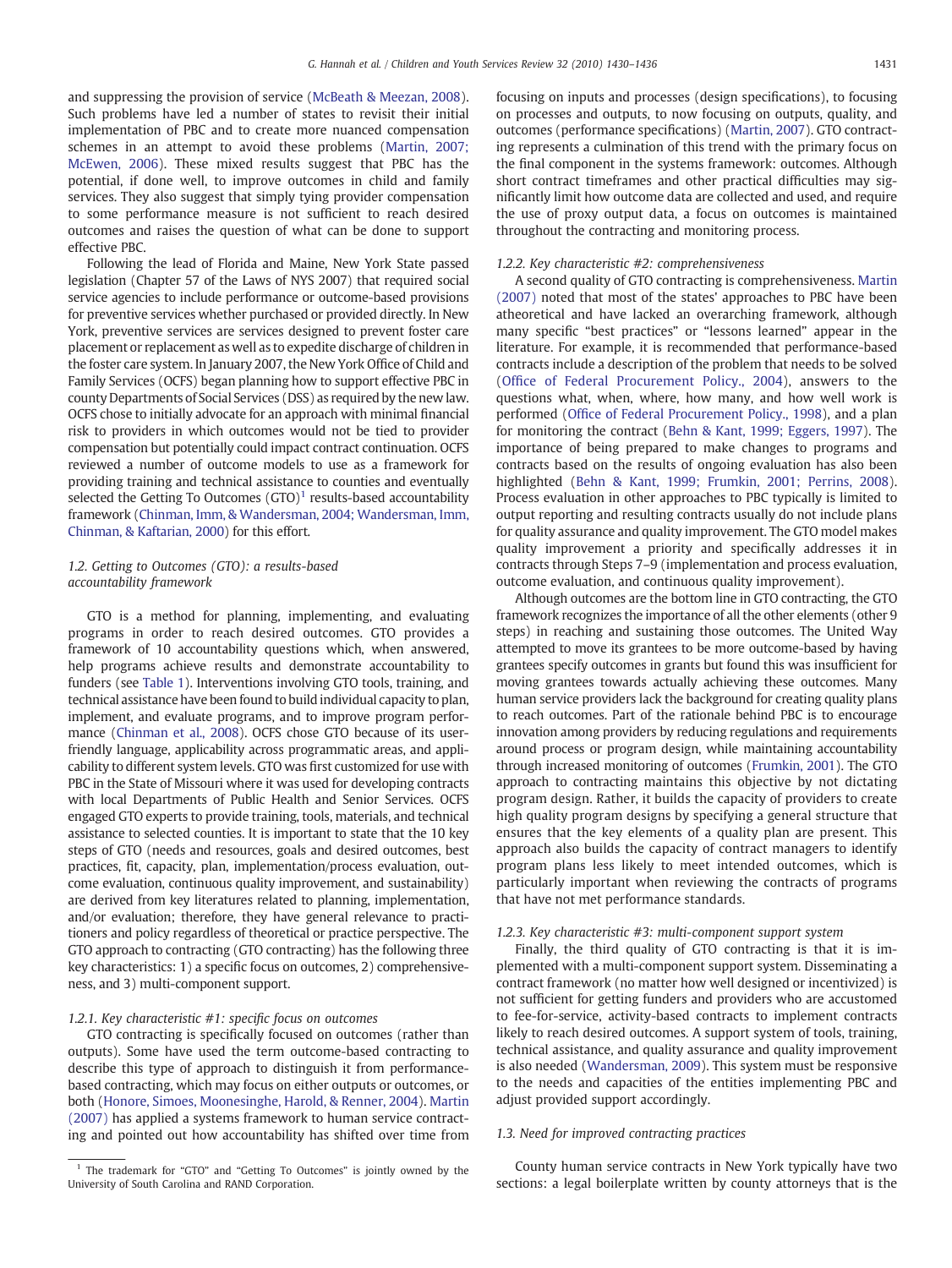same for all contracts within a county and a program narrative which describes the service to be provided. Prior to the GTO intervention, program narratives among the counties participating in the intervention were typically written by the executive director or program director in a provider organization in response to a Request for Proposal (RFP) or an informal request—with little input from DSS staff. These program narratives tended to be vague in many important respects, as will be discussed in more detail in the [Results](#page-3-0) section. Most contracts were sole source contracts, were not competitive, and were renewed annually with little or no review. In some cases, contracts were initiated by unsolicited proposals from provider organizations. Mechanisms for monitoring contracts varied widely among the nine counties in the intervention. Informal monitoring through regular phone or face-to-face contact between DSS staff and staff of the provider organization, annual reports, and fiscal audits were most common. Some counties additionally conducted site visits or record audits.

#### 1.4. Study aim

There is a growing trend toward the use of PBC in child and family services. However, empirical studies report inconsistent outcomes associated with PBC. We suggest that PBC can be effective when adequate support is provided. Little is known about the impact of training and technical assistance to enhance PBC, although one study found that providers in health care services who received group and one-on-one training in PBC reported high satisfaction with PBC and also that PBC enhanced collaboration [\(Honore et al., 2004\)](#page-6-0). In our study, we sought to examine the effectiveness of using a GTO approach to contracting for increasing the capacity of participating county DSS to develop performance-based contracts. GTO contracting: is outcome-oriented; comprehensive in its elements; and has a support system of training, technical assistance. The desired outcome of the intervention was for each participating county to write a GTO contract for at least one preventive service by the end of the project. This article describes an evaluation of the GTO contracting approach.

# 2. Methods

#### 2.1. Participants

All 57 DSS district offices in New York State were invited to apply to participate in the GTO contracting project. Counties were required to commit a minimum of three staff to participate in the training, technical assistance, and project evaluation in order to be considered. Twenty one of the 57 counties applied, and 10 of the applications were accepted. Counties were selected to provide a mix of counties by geographic region, population, and urban/rural classification. One county dropped out before the start of the project due to concerns over the required commitment of staff time, leaving nine participating counties (three large, three medium, and three small in population density).

#### 2.2. Measures

#### 2.2.1. Participant knowledge

Participants rated their knowledge of activities associated with each of the 10 GTO accountability questions prior to the initial consultation visit and again at the conclusion of the project. For example, for GTO Step 1 participants were asked to rate their knowledge of how to conduct a community needs assessment and a community resource assessment. Ratings were made on a 5-point Likert scale anchored by the ratings "1" for "I know very little about this" and "5" for " I am very knowledgeable about this" with higher scores indicating more knowledge. The mean rating of all GTO questions was used as an overall measure of GTO knowledge.

#### 2.2.2. Contract quality (county rating)

In each county, the team of participants rated the contract for the service that they worked on over the course of the project (the focus service). Ratings were completed at two time points: (1) during a 2-day training that took place at the beginning of the project (preintervention), and (2) at the time of the last on-site visit made by assigned technical assistances (post-intervention). Ratings were determined by group consensus of county participants on how well the contract for the focus service addressed each of the 10 GTO accountability questions. In counties with large attendance  $(>10)$ , at the 2-day trainings participants were broken up into multiple teams and the average ratings of the teams were used as the county rating. Ratings were made on a 5-point Likert scale anchored by "1" for "Not well or incomplete" and "5" for "Very well and complete" with higher scores representing higher quality.

## 2.2.3. Contract quality (independent rating)

The focus service contracts, collected at the beginning and end of the intervention, were also rated by an external rater in order to obtain objective data. The external rater was not involved in providing technical assistance to any of the counties and was "blind" to whether contracts were "pre" or "post" contracts. The ratings were completed using a measure, developed by the GTO team, which assesses the quality of items associated with each of the GTO accountability questions. For example, items for GTO Question 1: needs and resources included:

"A problem statement describing the community needs to be addressed by the contract;""A description of the population(s) to be served;""A description of the geographic area(s) to be served;""A statement that identifies gaps, if any, in the existing services and how the service provided under this contract will fill those gaps."

Ratings were made on a 5-point Likert scale anchored by "1" for "Not addressed" and "5" for "Addressed exceptionally well" with higher scores representing higher quality. The mean of the ratings for the items associated with each GTO question was used as a measure of the quality with which the contract addressed that GTO question.

# 2.2.4. Qualitative data

In addition to the quantitative measures, the authors reviewed the pre and post contracts to identify descriptively how contracts had changed over the course of the intervention. The study evaluators also interviewed the technical assistance providers from the project to identify formal or informal changes in county contracting and monitoring processes that were not reflected in the written documents.

# 2.3. Design

The nine-month intervention consisted of four activities which included the following: 1) an initial consultation visits; 2) a 2-day training on GTO and PBC; 3) ongoing technical assistance; and 4) a 1 day mid-project booster session.

# 2.3.1. Initial consultation visit

One initial consultation visit was made to each participating county by a technical assistance provider assigned to the county. The purpose of the initial visit was for the technical assistance provider assigned to the county to make contact and begin establishing relationships with participating staff, to gather information about county needs, issues, and goals, and to help counties select a preventive service contract to be rewritten as a performance-based contract. The selected contract became the focus service on which they worked throughout the project. Counties were advised to select a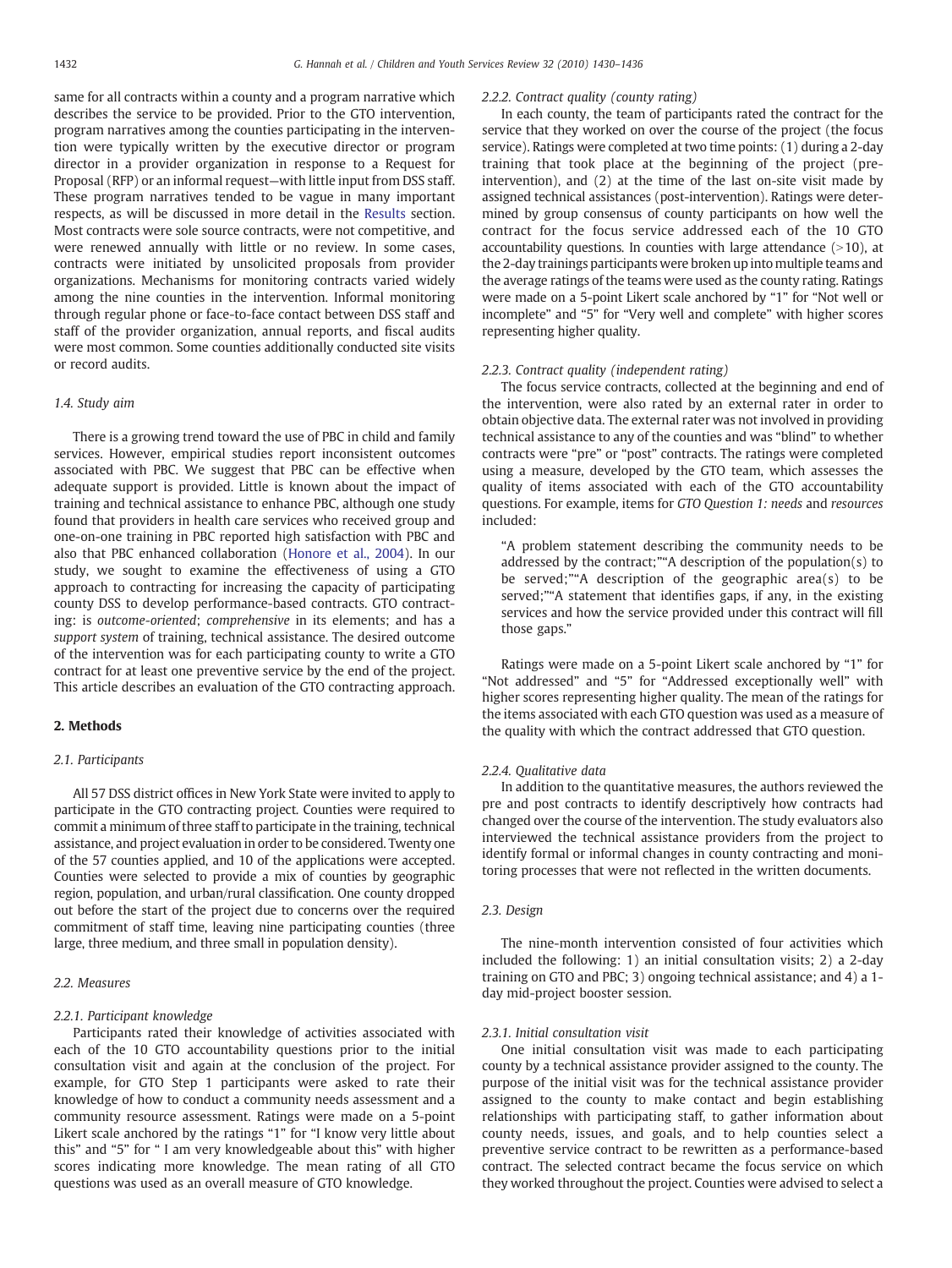<span id="page-3-0"></span>contract for a service where there was potential for performance improvement, but which was not overly complex.

#### 2.3.2. Two-day training on GTO and PBC

Within six weeks after the initial consultation visit, a 2-day training was conducted in each county. The training included an overview of GTO and the 10 GTO accountability questions, an overview of performance-based contracting, and hands-on exercises. The hands-on exercises began with participants reading through a fictional example of the development of an outcome-oriented service contract described by each GTO question.

During the training, participants also reviewed their own contracts for the service in their county that they would be working on over the course of the project (the focus service). In teams, participants were then asked to discuss and rate the process used in their county to develop the contract for the focus service based on each GTO question. This was followed by team report-outs and discussion. The purpose of the exercise was to deepen participants' understanding of GTO and PBC by having them apply the newly learned material to a task relevant to their county. The exercise was also designed to enhance the motivation of county staff to engage in the project by highlighting the discrepancy between county participants' perception of how contracting ought to be conducted and how it was currently being conducted in their county.

#### 2.3.3. Ongoing technical assistance

The 2-day training was followed by technical assistance provided by a member of the GTO team. The technical assistance consisted of approximately three on-site visits as well as phone and email contact on an as-needed basis. Counties primarily used their technical assistance to provide additional training to DSS staff. For example, technical assistance providers implemented staff with training on how to respond to the new state requirements of performance-based contracts, how to conduct county needs assessments, how to review county contracting forms and instructions modified to be consistent with performance-based contracts, and how to structure county planning documents to be consistent with the GTO framework. They also assisted staff members with setting appropriate goals and objectives in contracts. The technical assistance provided to each site was customized to the needs of the particular county.

#### 2.3.4. One-day project booster session

A 1-day booster session was conducted five months into the project. The booster session brought participants together from eight of the nine counties to share progress and challenges, and to renew energy. Participants from one county did not attend in light of a child service emergency in their county. Breakout sessions were held in which each county was able to present their work. The GTO team gave a presentation on contract monitoring. They also facilitated discussions on applying GTO to services provided directly by DSS and on the resources needed by counties from OCFS to continue moving their services to be more performance-based.

#### 3. Results

Of the nine counties, six completed a performance-based contract for their focus service by the end of the project, two decided to work on a "request for program narratives" based on the GTO questions rather than an individual contract, and one county did not meaningfully participate in the project due to competing demands on staff resources brought about by various crises within the county. The requests for program narratives were planned to be sent out to all of the providers of preventive services in the two counties that chose this approach. The responses to these requests would then be attached to contracts as they were renewed. Several counties completed more than one performance-based contract by the end of the project period. Nine contracts were completed altogether, and most of these were signed and implemented prior to the end of the project. A number of counties were in the process of creating additional performance-based contracts at the time the project ended.

#### 3.1. Participant knowledge

A total of 52 respondents from the nine county teams completed the participant knowledge measure. Of these respondents, only 15 participants successfully completed both the pre and post measure as a result of changes in project staffing over the nine-month duration of the project. Comparing all respondents' self-report of knowledge, data analyses showed that knowledge was higher at the conclusion of the project ( $M = 2.98$ ,  $SD = 0.88$ ,  $n = 31$ ) than at the beginning ( $M = 2.35$ ,  $SD = 1.02$ ,  $n = 36$ ). When only participants who completed both the pre and post measure were examined, the increase in self-report of knowledge was even greater from the beginning of the project  $(M= 2.00, SD = 0.93, n = 15)$  to the conclusion  $(M= 3.11, SD = 0.93,$  $n = 15$ ).

#### 3.2. Contract quality ratings

The quality ratings for each GTO question by both the counties and by the independent rater for each county that completed a contract appear in [Table 2.](#page-6-0) Both the counties and the independent rater rated the contracts as improved on all of the GTO Questions. However, the counties rated their contracts higher than the independent rater.

#### 3.3. Qualitative data

The GTO team reviewed the pre and post contracts to identify the nature of changes made to the contracts over the course of the intervention (see [Table 3\)](#page-6-0). Overall, post-intervention contracts were more consistent in addressing the 10 GTO accountability questions, as would be expected. The most evident pre-to-post contract change related to statements of goals and objectives (GTO Question 2). In GTO lexicon, goals are broad statements that describe desired long-term impact on the target population, and objectives are specific, measurable changes that indicate desired outcomes to show achievement of or progress towards a goal. Prior to the intervention, three of the six contracts contained goal statements, although all were vague (e.g. "Prevention of out-of-home placements"), and only one contained measurable objectives. After the intervention, all of the contracts contained both goals and measurable objectives. Moreover, the contracts tended to be more specific in addressing the capacities required to implement the program (GTO Question 5), the plan for implementing the program (GTO Question 6), and the plan for evaluating the program (GTO Questions 7 and 8). Despite this increased specificity, most of the contracts still contained sections that were too vague in the judgment of the GTO team, particularly when describing the need for the contracted service (GTO Question 1), the rationale or justification for using the chosen program or model (GTO Question 3), how the contracted service fit into the community context (GTO Question 4), and how the program would be sustained over time with adequate capacity and quality (GTO Question 10).

The technical assistance providers for the project reported that in addition to the changes made to the contracts, a number of counties made formal or informal changes to contracting and monitoring processes. The most notable change was the increase in collaboration between DSS staff and staff from the provider organizations in all aspects of the contracting process. Previously, providers typically wrote the program narrative portion of the contract with little input from DSS staff. As a result of this project, most counties created teams consisting of both DSS staff and provider staff who worked together on all aspects of the program narrative. Consequently, DSS staff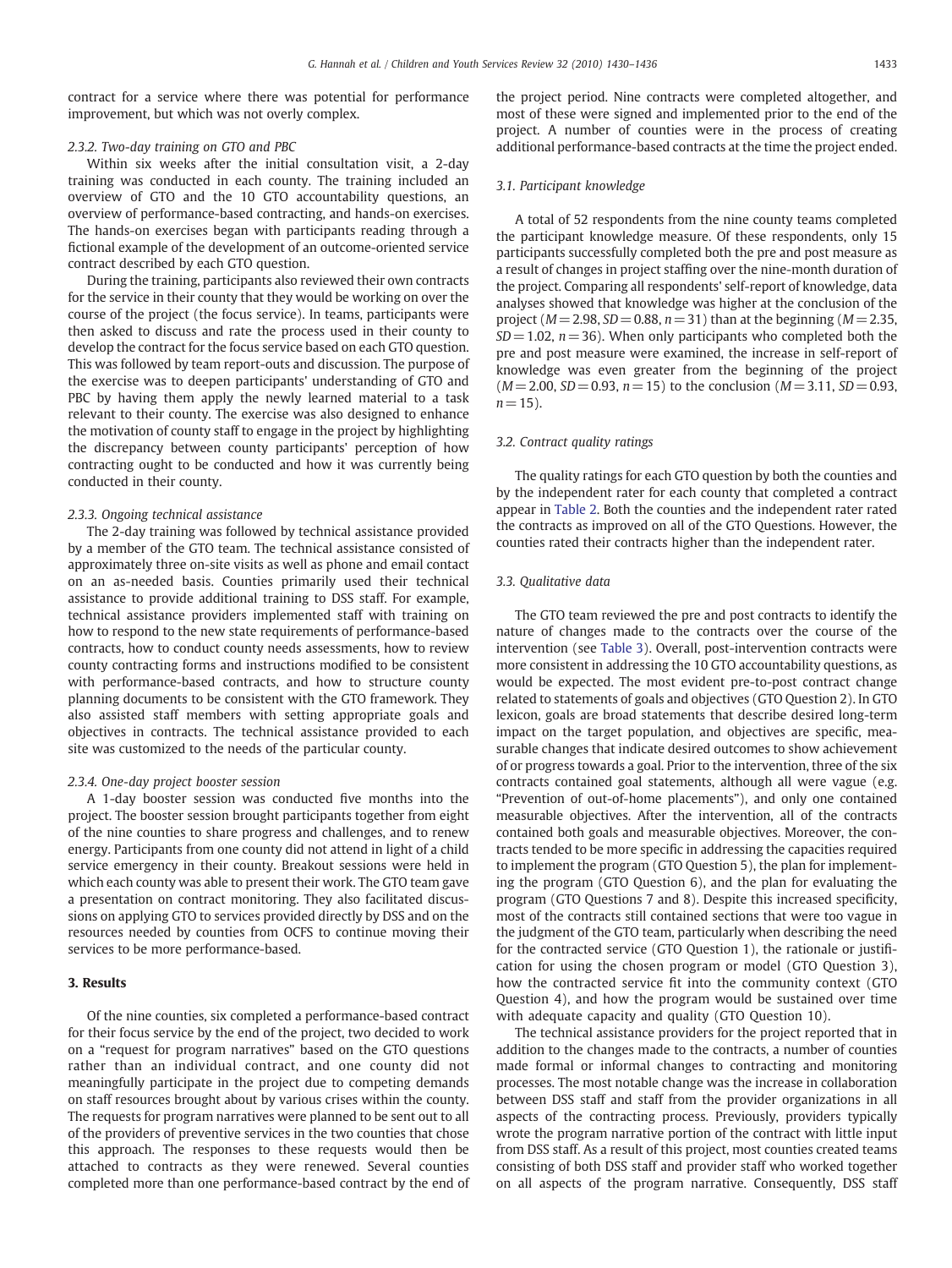became more knowledgeable about the programs that they were working with and/or monitoring.

The project also led to greater clarity and better alignment among the funded intent of contracts, the goals of provided services, and expectations of both the DSS and provider staff. In addition, a number of counties increased the number of staff involved in the contracting process, and included line staff and caseworkers rather than just administrative staff. The increase in staff involvement and representation made it possible for the language used in the program narratives to more accurately reflect the activities occurring within the provider organizations. Two of the counties were also planning to increase their use of RFPs rather than relying exclusively on sole source contracts. And two of the counties created a Request for Program Narrative structured using the GTO questions and began requiring all renewed contracts to include narratives in this format.

As the result of the project, counties also became more specific in their reporting requirements for process and outcome data. For example, two counties adopted the practice of requesting more frequent updates rather than only receiving updates through annual or quarterly reports. Several counties began requiring data on client and/or staff satisfaction. And one county began requiring providers to follow-up with clients three and six months after termination from the service to assess whether gains in functioning were sustained.

At the conclusion of the intervention most counties had not yet considered how they might change the way that they monitor contracts. One county that had not previously conducted site visits was considering it, and one county added regular conferences between DSS caseworkers and provider staff.

#### 4. Discussion

This article examines the application of a results-based accountability approach to contracting across nine geographically-dispersed counties in New York. The study findings showed that the intervention was successful at increasing the capacity of county DSSs to develop performance-based contracts using GTO, but that achieved outcomes were partially limited by resource constraints within participating counties. The results revealed an increase in knowledge among county staff about activities associated with each of the 10 GTO accountability questions. Moreover, contract quality ratings completed by both county staff and an independent, blind rater showed that contracts were of higher quality and more comprehensive at the end of the intervention when compared to pre-intervention contract ratings. At the project's conclusion, most of the counties were expanding their use of GTO beyond the single contract that they worked on initially, reinforcing the idea that counties saw the utility of the approach in reaching outcomes and improving accountability.

#### 4.1. Project challenges

The ratings of the independent rater and the review of contracts by the GTO team suggest that although the contracts improved over the course of the intervention, there remained much room for further improvement in addressing all 10 of the GTO accountability questions. Responses to two of the GTO accountability questions that received particularly low scores in the post-intervention contracts deserve some explanation. Most of the counties involved in this intervention had access to very limited needs assessment data in their communities prior to the intervention. While the counties recognized the importance of acquiring better data on their communities, none of the counties were able to conduct a needs assessment during the course of the intervention. This limited their ability to adequately address the needs assessment accountability question (GTO Question 1) in their contracts, although lack of experience and understanding of formal needs assessment was also clearly a factor.

GTO was originally designed to help plan, implement, and evaluate grant-funded programs. Sustaining grant-funded programs past the life of the grant is an issue of much concern to both funders and grantees and was the rationale behind GTO accountability Question 10 (sustainability). Initially, the GTO project team was uncertain how this concept would translate to the legally mandated services in this project, which typically were able to rely on state funding "indefinitely." Over the course of the project, it became clear that sustainability in child and family services was more an issue of maintaining the capacity and quality of programs over time in the face of threats (e.g., frequent staff turnover) rather than an issue of funding. The lack of clarity on the application of this question to the services in this project from the outset likely explains why most contracts did not address this issue and those that did, did so only superficially.

#### 4.1.1. Resource constraints

The fact that the contracts resulting from this project still had much room for improvement is consistent with the results of preliminary attempts to move to PBC in other states ([Chapin & Fetter,](#page-6-0) [2002\)](#page-6-0). The process of moving to PBC requires considerable time and resources that are typically not in place at the beginning of the process, which negatively impacts the quality of initial attempts. Acquiring these resources is a challenge for organizations that are often strapped for resources to begin with. Fifty-five percent of United Way grantees responding to a survey reported that new requirements to identify and measure outcomes overloaded their record keeping capacity and 46% reported that these activities diverted resources away from existing activities ([United Way, 2000\)](#page-6-0).

One resource needed to implement PBC was a significant investment of both county and provider staff time. DSS staff tended to be under considerable time constraints prior to the beginning of this project due to budget pressures, recent staff cuts, demands of meeting state requirements, and the considerable needs of their clients. Investing the time needed to implement performance-based contracts was frequently a considerable challenge for DSS staff and has been identified as a major barrier to implementing PBC in the literature [\(FCS Group,](#page-6-0) [2005\)](#page-6-0). Larger county DSS were able to dedicate significant portions of specific staff's time to the project, which facilitated their move to PBC.

PBC also requires skill and knowledge in areas in which county provider staff have traditionally not been trained, such as participatory planning, setting measurable outcomes, and collecting valid and reliable data ([Frumkin, 2001\)](#page-6-0). Setting and measuring good outcomes for programs was particularly difficult for participants in this project, and has been cited as one of the biggest implementation issues with PBC [\(Behn & Kant, 1999; Chapin & Fetter, 2002; FCS Group, 2005](#page-6-0)). Since these skills are typically lacking, providers are likely to need considerable, ongoing outside assistance to acquire these skills [\(Perrins, 2008\)](#page-6-0). Inadequate staff training has been a frequent problem in moves toward performance-based contracting ([FCS Group, 2005](#page-6-0)). PBC also requires a fundamental shift in perspective on service delivery from a process orientation to a true outcome orientation that is not easy for staff to make ([FCS Group, 2005; Frumkin, 2001; Perrins,](#page-6-0) [2008\)](#page-6-0). The experience from this project suggests that it takes months of training and technical assistance grounded in current, local examples to make this shift. The level of training and technical assistance provided in this intervention, although sufficient to meet the limited goal of helping each county produce one performancebased contract, would not be sufficient to fully move the counties to PBC across all their contracts, particularly in light of the high staff turnover encountered among county staff.

# 4.2. Leveraging a collaborative approach

Fostering collaborative relationships between providers and funders has been seen as crucial for effective PBC [\(FCS Group, 2005;](#page-6-0) [Frumkin, 2001\)](#page-6-0). A collaborative approach helps allay providers' fears,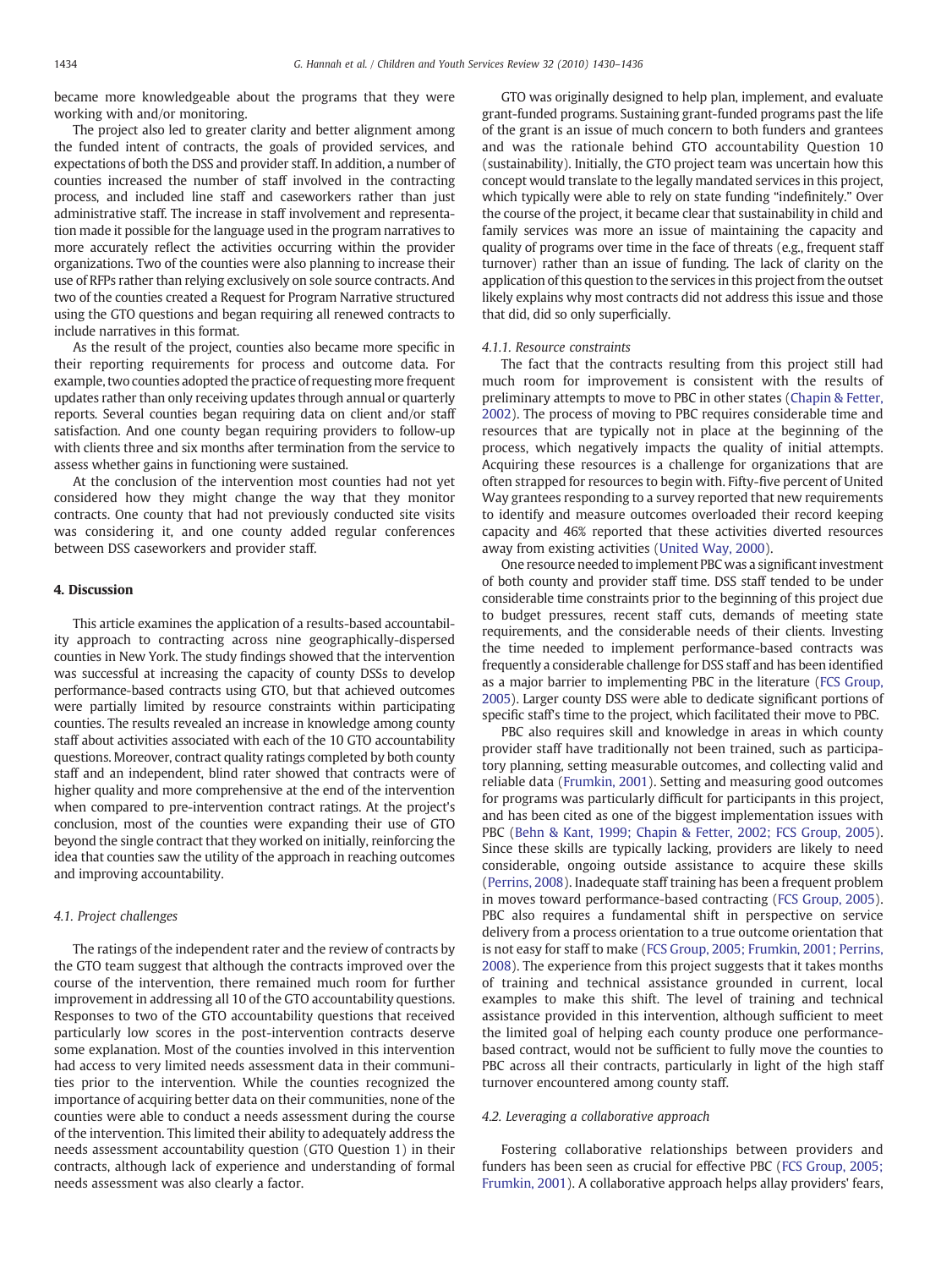<span id="page-5-0"></span>overcome resistance, and increase buy-in to changing practices [\(Perrins, 2008](#page-6-0)). Providers are often in a better position than funders to recognize the complexities involved in measuring outcomes within the context of their services, so their input is crucial ([Else, Groze,](#page-6-0) [Hornby, Mirr, & Wheelock, 1992\)](#page-6-0). If providers are involved in the establishment of performance standards, they are also more likely to feel ownership of these standards, which may lead to better performance ([Martin, 2005](#page-6-0)). Collaboration is also important for effective continuous quality improvement ([Behn & Kant, 1999\)](#page-6-0).

The increased collaboration between DSS staff and provider staff reported by the technical assistance providers in this study appeared to contribute significantly to the improvement in contracting processes. One of the threats to effective contracting described in the literature stems from information asymmetry, or the greater access that providers have to information about the actual implementation of contracted services than their funders ([Martin, 2003\)](#page-6-0). Information asymmetry can lead to providers pursuing their own interests rather than the goals of the funder. Such tendencies are traditionally guarded against through providing incentives that align provider financial interests with the goals of the funder and through program monitoring. The collaborative process resulting from the intervention appeared to heighten focus for both the providers and funders on the overarching goal of helping children and families, thereby, decreasing the tendency of providers to engage in activities inconsistent with the goals of the contracts. The personal relationships formed across organizations also appeared to decrease the threat of information asymmetry because providers were more likely to share relevant information with funders.

#### 4.3. Study limitations and suggestions for future research

Several limitations should be considered along with the study findings. First, only one outcomes-oriented framework to contracting was examined in the current study. This precludes any conclusions being drawn about how the GTO accountability-based approach might compare to other existing approaches. Since no previous studies have examined the effectiveness of the GTO approach to contracting, we believed it valuable to conduct a focused study on the GTO method. Future research should build on this study by investigating how the GTO approach to contracting compares with other methods. Second, the reliability of the contract quality rating completed by the independent rater cannot be determined in light of the absence of additional independent raters. Constraints in study resources did not allow for additional independent raters. However, the fact that county contract ratings showed changes in the same direction as reported by the independent rater increases our confidence that contracts did improve. Third, staff turnover resulted in a high percentage of missing data on pre and post tests of participant knowledge such that statistical inference testing was not useful and only trends could be described. Lastly, and perhaps most importantly, the current study was unable report on the degree to which the practices fostered by the intervention were sustained and disseminated beyond the intervention period. At the time of the project's conclusion, several counties were known to be actively applying the GTO approach to other contracts. The project did not continue due to very severe state budget cuts. Additional research is needed to assess the extent to which improvements made to county contracts subsequently benefit child and family services.

# 4.4. Study conclusions

The use of performance-based contracting is becoming increasingly common in child and family services. However, previous studies suggest that merely linking provider compensation to performance measures is not sufficient for reaching desired outcomes. The current study examined a systematic accountability-based approach to developing, planning, and writing contracts for social services that involved addressing 10 accountability questions, training, and ongoing technical assistance. The inclusion of responses to the 10 accountability questions in contracts encouraged careful attention to implementation, outcomes, and continuous quality improvement by both providers and funders. This systematic approach resulted in: 1) improved contracts in terms of comprehensiveness and quality, suggesting that the GTO approach to contracting effectively enhances the ability of social service agencies to develop performance-based contracts, and 2) increased collaboration between funders and providers – a feature known to be important for effective execution of performance-based contracts – indicating that the approach examined in this study can also benefit PBC implementation. Identifying effective approaches to supporting quality PBCs is a critical step to improving the quality of child and family services. However, the project challenges identified in this study suggest that doing so may require working with participating entities to build their organizational capacities prior to engaging in contract-related activities. Further research on the GTO approach to contracting is needed to determine whether the observed improvements in contract quality subsequently result in improved outcomes for children and families.

#### Acknowledgements

The authors wish to thank Larry Pasti, former Director of the Bureau of Planning and Intervention Design at the New York State Office of Children and Family Services for working closely with us throughout the project; Nancy Martinez, Director of Strategic Planning and Policy Development, for her support; Deborah McGuire, Associate Director; Pamela Reger, Project Manager; and John Thompson, Senior Education Specialist at the NYS University at Albany's Professional Development Program, who managed the contract for the State; and the Commissioners, Deputy Commissioners; Margaret A. Johnson for her role as research assistant to the Project; Dianne Apter and Cynthia O'Connor for their roles in training and technical assistance; staff members at the nine local departments of social services who invested time and energy with us throughout the project, and Anita Barbee for her thoughtful comments on a previous draft of this manuscript.

#### Appendix A

#### Table 1

The 10 GTO Questions and how to answer them.

| Accountability                                                                                                                                                                                                                                 | Relevant literature                                            |
|------------------------------------------------------------------------------------------------------------------------------------------------------------------------------------------------------------------------------------------------|----------------------------------------------------------------|
| 1. What are the <i>needs</i> and <i>resources</i> in your<br>organization/school/community/state?<br>2. What are the goals, target population, and 2. Goal setting<br><i>desired outcomes</i> (objectives) for your<br>school/community/state? | 1. Needs assessment; resource<br>assessment                    |
| 3. How does the intervention incorporate 3. Science and best practices<br>knowledge of science and best practice in<br>this area?                                                                                                              |                                                                |
| 4. How does the intervention fit with other 4. Collaboration; cultural<br>programs already being offered?                                                                                                                                      | competence                                                     |
| 5. What <i>capacities</i> do you need to put this<br>intervention into place with quality?                                                                                                                                                     | 5. Capacity building                                           |
| 6. How will this intervention be carried out 6. Planning<br>(plan)?                                                                                                                                                                            |                                                                |
| 7. How will the quality of <i>implementation</i> be 7. Process evaluation<br>assessed?                                                                                                                                                         |                                                                |
| 8. How well did the intervention work 8. Outcome and impact<br>(outcomes)?                                                                                                                                                                     | evaluation                                                     |
| 9. How will continuous quality improvement<br>strategies be incorporated?                                                                                                                                                                      | 9. Total quality management;<br>continuous quality improvement |
| 10. If the intervention (or components) is 10. Sustainability and                                                                                                                                                                              |                                                                |
| successful, how will the intervention be institutionalization<br>sustained?                                                                                                                                                                    |                                                                |